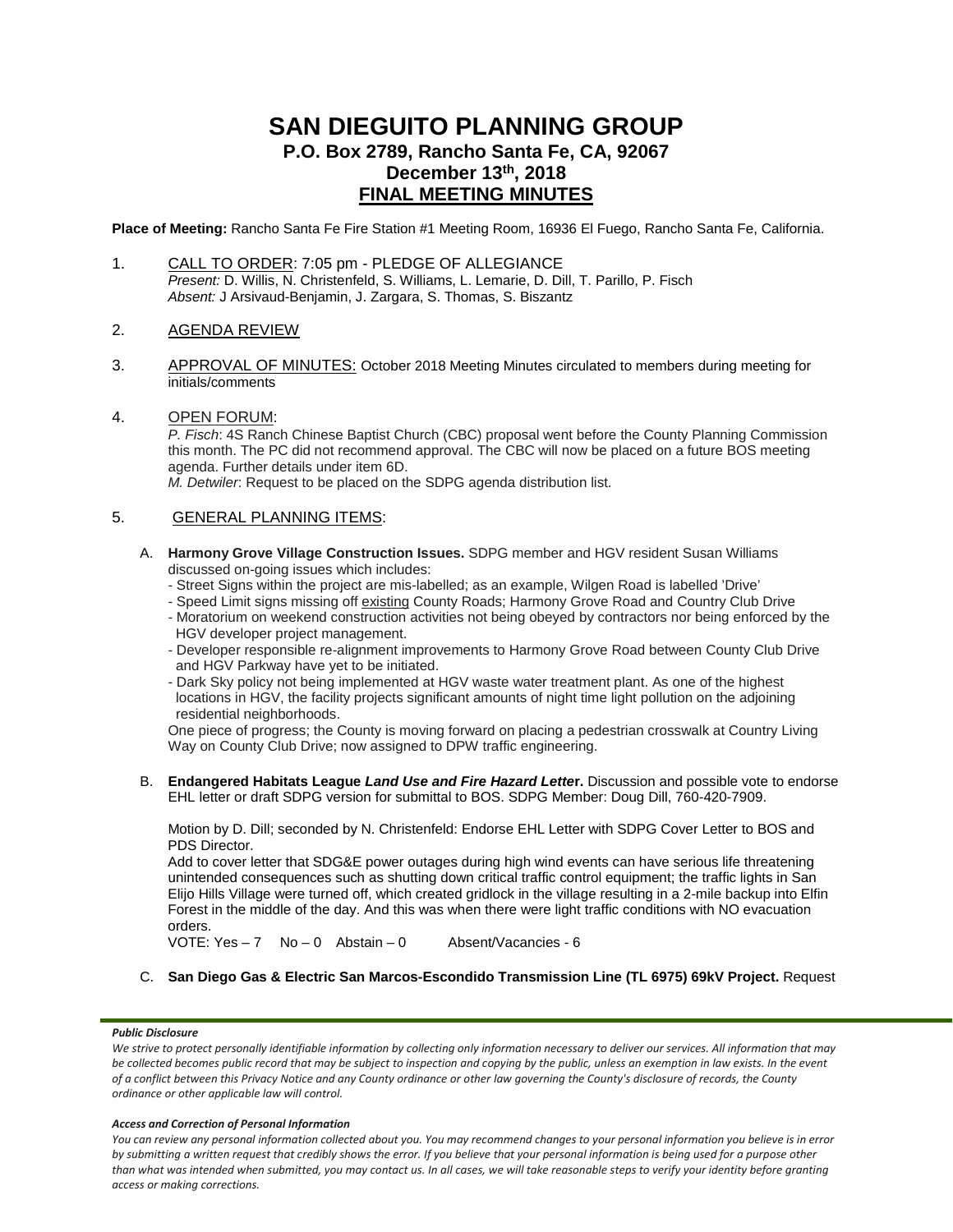presentation from SDG&E representative explaining this project which goes through the northern portion of Elfin Forest and Harmony Grove. Project is to eliminate the existing congestion in the Escondido/San Marcos area, and to improve reliability by providing an additional feed to the existing San Marcos Substation.

Discussion with no action taken.

## 6. MAJOR PROJECTS AND LAND USE ITEMS:

A. **PDS2016-LDGRMJ-30091, Application by the Rancho Paseana Trust.** Del Rayo Downs HOA remains interested in what happened with the SDPG exclusion from the Paseana Minor Use Permit project and the results of any discussions with the County. The County rejected the Del Rayo Downs HOA requests a delay on any County action concerning this 'Minor' Use Permit. The County does not accept that the subject property's changes should be considered a 'Major' Use Permit. SDPG Member: Doug Dill, 760-420-7909

*Glen Freiberg* (Del Rayo Downs HOA) – because of the size of the Rancho Paseana Trust facility, neighborhood residents are concerned about the scale/scope of grading (moving dirt around the >100-acre parcel). What will the impacts of grading have on observed existing standing water conditions after rain events? Unclear where proposed estate dwelling is to be located and status of existing practice track with associated structures. Also, unclear where existing estate lots are located in relationship to the Rancho Paseana Trust facility and how they are impacted by the proposed grading activity.

MOTION: D. Dill, seconded by N. Christenfeld. SDPG Chair and Mr. Freiberg to schedule meeting with Rancho Paseana Trust PDS project staff to discuss these matters.

VOTE: Yes – 7 No – 0 Abstain – 0 Absent/Vacancies - 6

B. **PDS2018-COMALT-000392 Wooley Plaza Site Plan Waiver (old grocery store).** Waiver for a commercial tenant improvement, located at 16950 Via De Santa Fe, APN: 269-071-41-00, in Rancho Santa Fe Village (next to RSF Post Office). The proposed conversion for commercial offices (previously a grocery store) includes some exterior changes to the building. Applicant's Representative Contact: Maxwell Wuthrich, 858- 756-1788; PDS Planner: Vanessa Pash, 858-694-3291; SDPG Member: Tim Parillo.

MOTION: D. Dill, seconded by T. Parillo. Recommend approval as presented with noted planters.

VOTE:  $Yes - 7$  No - 0 Abstain - 0 Absent/Vacancies - 6

**Site Plan Waiver Request.** Enclose existing roof deck on existing main residence at 15931 Via De Santa Fe, Rancho Santa Fe, APN 269-071-41-00. Owner: Michael Kelly, 619-957-4000; Applicant's Representative: Max Wuthrich, 858-756-1789; PDS Planner: Kim Emmerline, 858-495-5316; SDPG Member(s): Steve Thomas, 858-232-8580, Doug Dill, 760-420-7909.

MOTION: D. Dill, seconded by N. Chistenfeld. Recommend approval as presented.

VOTE: Yes – 7 No – 0 Abstain – 0 Absent/Vacancies - 6

**C. Chinese Bible Church, PDS2014-SPA-14-001 (SPA), PDS2010-3300-10-037 (MUP), PDS2012-3940-12- 002 (VAC), Log No. PDS2014-3910-95-08-007 (ER).** County requests a supplemental recommendation for the proposed flowage easement vacation application the County is currently processing for the applicant, the Chinese Bible Church of San Diego located at 16919 Four Gee Road (Vacant Land). The County must process the approval of the vacation of this flowage easement as well as the Open Space Easement (County Tract 5123-1; Non-Titled Lots #1 and #36). The September 13th,2018 SDPG meeting minutes did not expressly state SDPG approval of the **flowage easement** vacation. "PDS 2014---SPA 14-001—DSEIR

#### *Public Disclosure*

#### *Access and Correction of Personal Information*

*You can review any personal information collected about you. You may recommend changes to your personal information you believe is in error by submitting a written request that credibly shows the error. If you believe that your personal information is being used for a purpose other than what was intended when submitted, you may contact us. In all cases, we will take reasonable steps to verify your identity before granting access or making corrections.*

We strive to protect personally identifiable information by collecting only information necessary to deliver our services. All information that may be collected becomes public record that may be subject to inspection and copying by the public, unless an exemption in law exists. In the event *of a conflict between this Privacy Notice and any County ordinance or other law governing the County's disclosure of records, the County ordinance or other applicable law will control.*